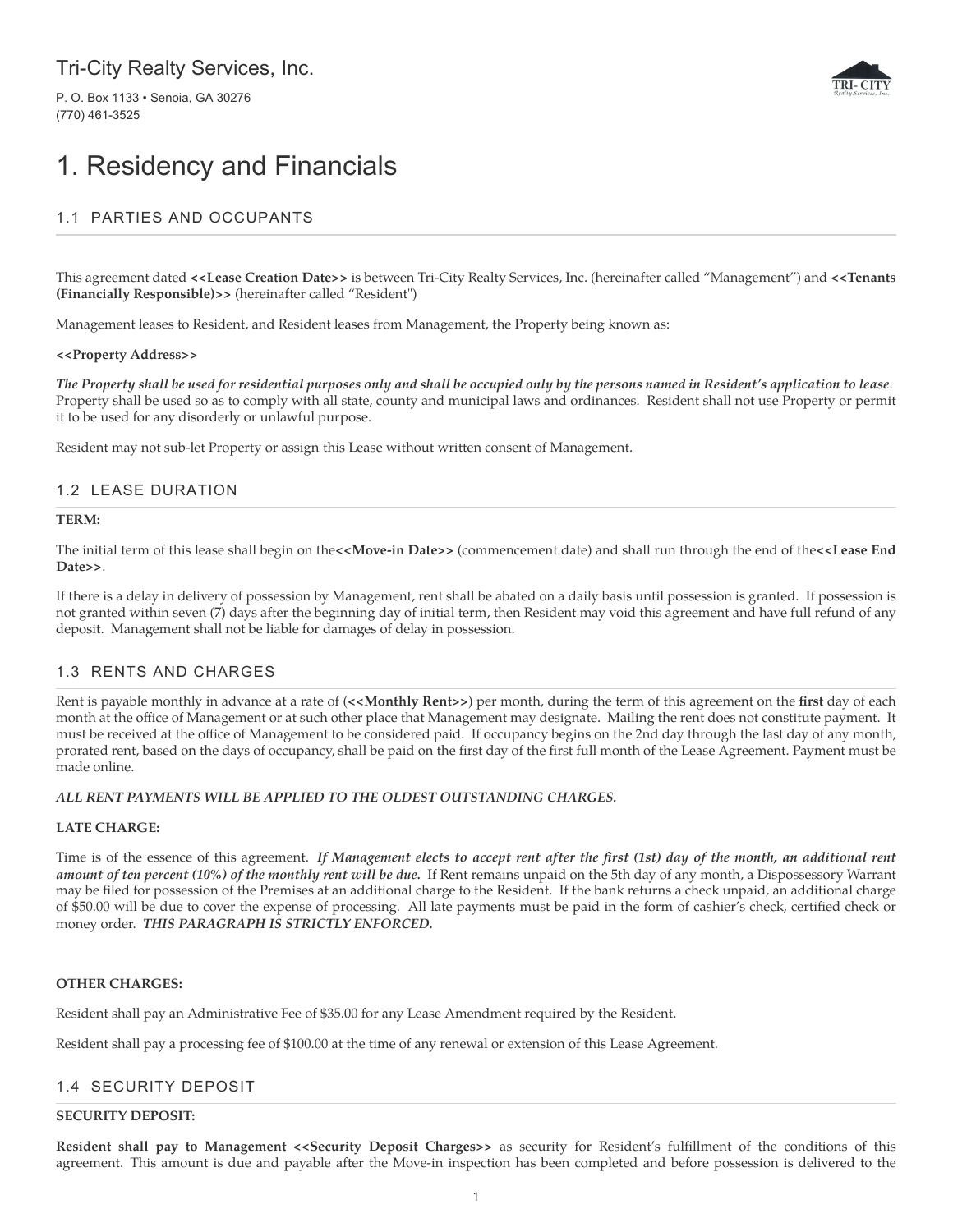Resident. Deposit to be placed in Management's escrow account and Interest earned from said account to accrue to Management. Deposit (less \$425.00 turn-over fee) will be returned to Resident within thirty (30) days after Property is vacated if:

Lease term has expired or agreement has been terminated by both parties; *and*

All monies due to Management by Resident have been paid; *and*

Resident returns all keys and provides a forwarding address to Management; *and*

Property is cleaned and debris and all personal belongings have been removed; *and*

Property is not damaged and is left in its original condition, normal wear and tear excepted.

Deposit may be applied by Management to satisfy all or part of Resident's obligations (including Resident's obligations under the Rules and Regulations of this lease) and such act shall not prevent Management from claiming damages in excess of the deposit. Resident may not apply the deposit to any rent payment without approval of Management.

Management shall reasonably interpret the Lease to ensure that the Security Deposit is properly disbursed. If there is a bona fide dispute over the Security Deposit, Management may, at its election, after notice to the parties having an interest in the Security Deposit, interplead the funds into a court of competent jurisdiction. Management shall be reimbursed for and may deduct from any funds interpleaded its costs and expenses including reasonable attorney's fees actually incurred.

## 1.5 UTILITIES

As of commencement date of this Lease Agreement, Resident will be responsible for payment of all utilities to include garbage, water, and sewage charge, electricity, and gas, even if the bills remain in the Landlord's name. *Resident agrees to continue utilities for three days after Lease Termination Date.*

## 1.6 RESERVATION FEE

Acceptance of this fee does not constitute consideration for the lease and the offer to lease is not binding until approval in writing. If applicant is approved, the reservation fee will be converted to the first month's rent upon completion of the lease. If applicant withdraws his application prior to approval or is not approved, the reservation fee will be refunded except for the non-refundable application fee. If applicant is approved and does not take possession, the reservation fee shall be forfeited in full settlement of damages and the applicant will not be liable for further rent.

RESERVATION FEE <<Monthly Rent>> payable to Tri-City Realty Services and paid within 24 hours of Lease Approval.

# 1.7 ADMINISTRATIVE FEE

Resident shall pay \$200 Lease administrative fee within 24 hours of Lease Approval.

Initial Here X

By initialing below, you acknowledge and agree to the terms in Section 1.

Initial Here X

# 2. Policies and Procedures

# 2.1 MOVE-IN/MOVE-OUT INSPECTION

Prior to occupancy, Resident will be given the right to inspect the Property to document its existing condition, in accordance with Georgia law, and shall note in writing on the Move-in/Move-out Inspection Form any existing damages to the Property. Resident is encouraged to report every condition on or about the Property at the time of move-in no matter how slight to establish the condition of the Property. Photos may be taken by the Landlord prior to Resident's occupancy. Landlord and Resident agree that the photos coupled with the move-in inspection shall establish the condition of the Property upon move-in in the event of any subsequent dispute. By their signatures to this Lease, each person entitled to occupy the Property pursuant to this Lease agrees to be and hereby is bound by the inspection performed by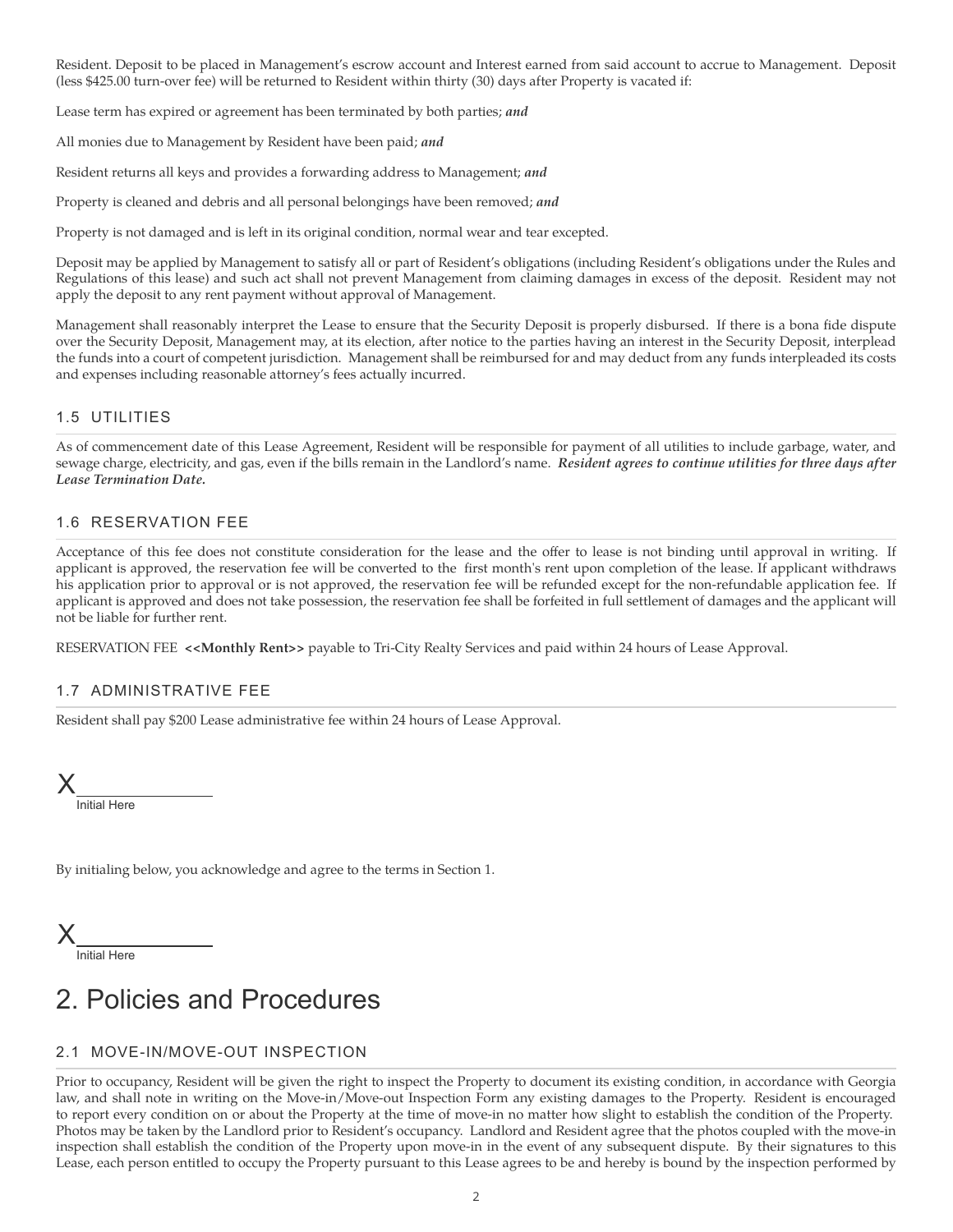the Resident(s) who actually signs the Move-in or Move-out Inspection Form. Within three (3) business days after the date of the termination of the Lease Agreement, Landlord or Management will inspect the Property and compile a comprehensive list of any damages done to the Property during Resident's occupancy. Resident shall have the right to inspect the Property within five (5) business days after termination of Resident's occupancy to ascertain the accuracy of the list. Landlord or Management and Resident shall sign the list. Resident must sign said list or sign a written statement listing the items to which he dissents.

Management shall deliver the Move-Out Statement, along with the balance, if any, of the Security Deposit, to the last known address of the Resident via first class mail. If the letter containing the payment is returned to Management undelivered and Management is unable to locate the Resident, the payment shall become the property of Management 90 days after the date the payment was mailed.

# 2.2 RENEWAL TERM

No month-to-month extensions of this Lease will be allowed. A lease renewal may be negotiated sixty (60) days prior to the end of this agreement. Absence of an executed renewal, prior to the end of this term, shall be taken as notification that the premises will be vacated by the end of this Lease. If Resident remains in possession of the premises past the expiration date, without a signed Lease, there shall be an automatic fifty-percent (50%) increase in the monthly rent.

# 2.3 EARLY TERMINATION

Resident may terminate this agreement, prior to the expiration date, by:

Giving Management not less than forty-five (45) days written notice, *plus*

Paying all monies due through date of termination, *plus*

Paying an amount equal to one month's rent, *plus*

Returning Property in a clean, ready-to-rent condition, *plus*

Paying an administrative fee of \$100.00.

*Resident expressly acknowledges that the additional one month's rent and the administrative fee are due at the time written notice is tendered to Management* and that any costs incurred by Management in restoring the property to a clean and ready-to-rent condition (except only damages existing prior to Resident's occupancy which are noted on the move-in inspection report) shall be deducted from Resident's security deposit.

## 2.4 PETS

One adult dog permitted. (Bassett beagle mix)

Pets (including mammals, reptiles, birds, fish, and insects) are allowed only if we have so authorized in writing. You must remove an illegal animal within 24 hours of notice from us, or you will be considered in default of this Lease Contract. We will authorize a service animal for a disabled person. We may require a written statement from a qualified professional, verifying the need for the service animal.

If you or any guest or occupant violates animal restrictions (with or without your knowledge), you'll be subject to charges, damages, eviction, and other remedies provided in this Lease Contract.

By initialing below, you acknowledge and agree to the terms in Section 2.

Initial Here X

# 3. Responsibilities

# 3.1 CONDITION OF PREMISES AND ALTERATIONS

You accept the Property as is, except for conditions materially affecting the health or safety of ordinary persons. We disclaim all implied warranties. You shall maintain the premises in good, clean and tenable condition throughout the tenancy. You agree not to alter, damage, or remove our property, including alarm systems, smoke detectors, furniture, telephone and cable TV wiring, screens, locks, and security devices. You may not paint or make any permanent alteration without our written consent.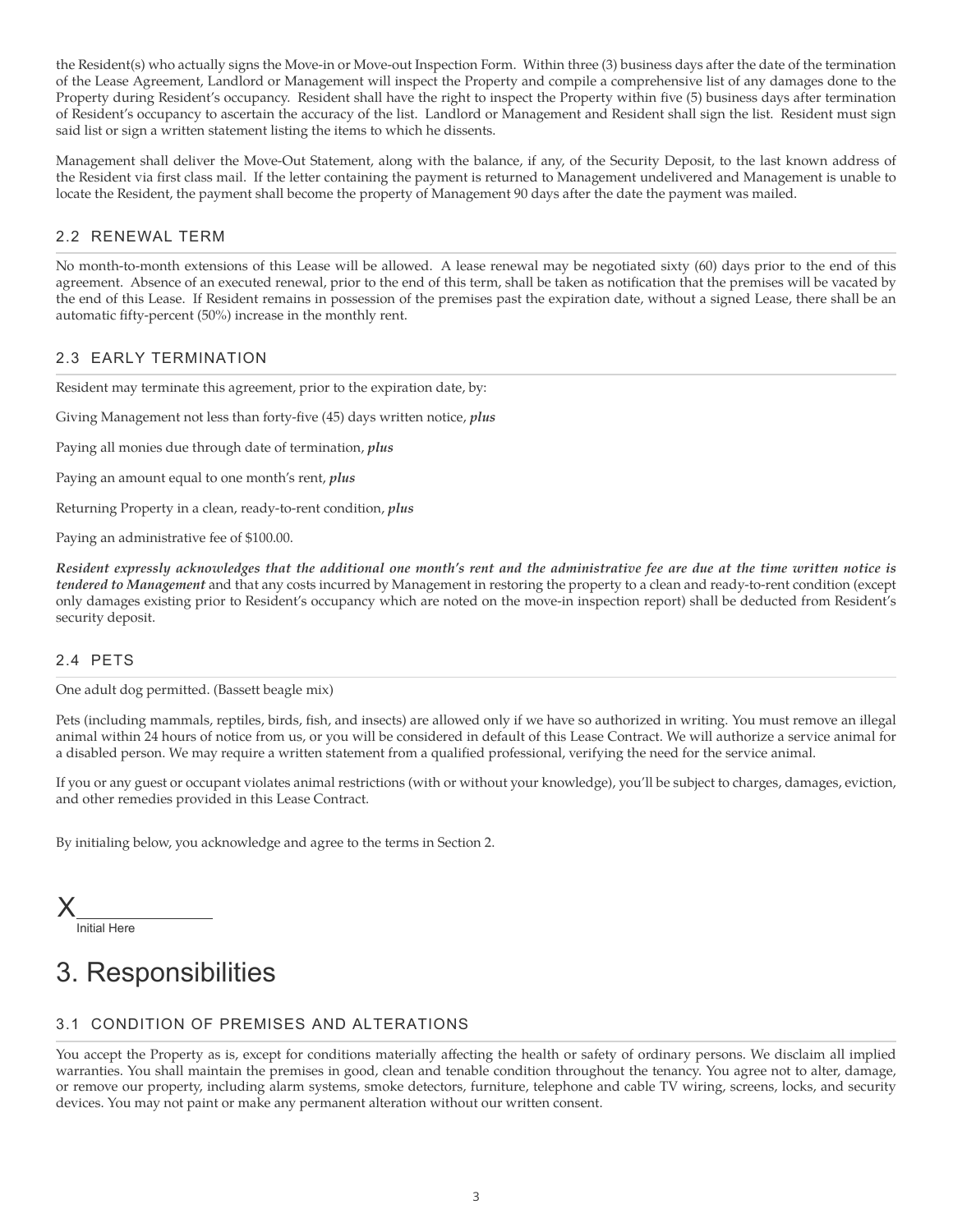# 3.2 REPAIRS

You shall report any damage or problem immediately upon discovery or you may be held responsible for the cost. Our complying with or responding to any oral request regarding security or non-security matters doesn't waive the strict requirement for written notices under this Lease Contract. You must promptly notify us in writing of: water leaks; electrical problems; malfunctioning lights; broken or missing locks or latches; and other conditions that pose a hazard to the property, or your health, or safety. We will respond in accordance with state law and the Lease Contract to repair or remedy the situation, as necessary. We may turn off equipment and interrupt utilities as needed to avoid property damage or to perform work.

Management will make necessary repairs to Property with reasonable promptness after receipt of written notice from Resident **for major deficiencies, which create unsafe or untenable condition**. Major repairs shall include: electrical, plumbing, heating, cooling, built-in appliances or structural defects.

**Resident shall make or cause to be made all incidental repairs other than above, including but not limited to: replacement of batteries in smoke alarms, garage door controls and other household devices, changing light bulbs, resetting circuit breakers and ground fault interrupter (GFCI) switches, lighting pilot lights and clearing clogged/jammed garbage disposals.** If a service call is made by an outside contractor for assistance with minor maintenance, Resident agrees to pay the cost of said service call. Resident shall be responsible for any damage to pipes or premises caused by freezing pipes due to Resident's negligence.

If any damage, beyond normal wear and tear, is caused by Resident or his guest or licensees, Resident agrees to pay Management the cost of repair with the next rental payment.

Management shall respond to an emergency maintenance request as soon as possible. For the purposes of this Lease Agreement, emergency maintenance is defined as fire, flood and uncontrollable water, backed up sewer or electrical problem endangering life. Tenant is directed to call 911 for emergencies causing immediate danger.

# 3.3 RIGHT OF ENTRY AND INSPECTIONS

We have the right to enter the premises at all reasonable hours, with proper notice, for the purpose of inspection, responding to your request, making repairs and/or preventative maintenance, pest control, showing to prospective residents, buyers, loan officers or insurance agents, and for any emergency situations that may arise.

During the last 60 days of occupancy, Management may install a lock-box and sign and show the Property during reasonable hours. Management will attempt to notify Resident, but has no obligation to do so. In the event Management installs a lockbox, Resident agrees to use prudent judgment in securing jewelry and other valuables and agrees to hold Management harmless for any loss thereof. For each occasion where the access rights described above are denied, Tenant shall pay Landlord the sum of \$50.00 as liquidated damages, it being acknowledged that Landlord shall be damaged by the denial of access, that Landlord's actual damages are hard to estimate, and that the above amount represents a reasonable estimate of Landlord's damages rather than a penalty.

If all occupants over 18 years of age die during this lease, Landlord may: (i) permit the person named below to access the Property at reasonable times in Landlord's or Landlord's agent's presence; (ii) permit the named person to remove Tenant's personal property; and (iii) refund the security deposit, less deductions, to the named person.

#### **<<Emergency Contact(s)>>**

## 3.4 MOVE-OUT

You will give us a written notice with your intent to vacate 30 (thirty) days prior to the date of expiration of the Lease Contract. In such notice, you will include your forwarding address.

Surrender, abandonment, and eviction ends your right of possession for all purposes and gives us the immediate right to: clean up, make repairs in, and re-let the Property; determine any security deposit deductions; and remove property left in the Property. Surrender, abandonment, and eviction affect your rights to property left in the apartment. Surrender, abandonment, and eviction do not affect our mitigation obligations.

#### **Cleaning**

You must thoroughly clean the unit, including doors, windows, furniture, bathrooms, kitchen appliances, patios, balconies, garages, carports, and storage rooms. If you don't clean adequately, you'll be liable for reasonable cleaning charges.

#### **Charges**

You will be liable for the following charges, if applicable: unpaid rent; unpaid utilities; unreimbursed service charges; repairs or other damages, excluding ordinary wear and tear; replacement cost of our property that was in or attached to the apartment and is missing; unreturned keys; missing or burned-out light bulbs; removing or rekeying unauthorized security devices or alarm systems; packing, removing, or storing property removed or stored; removing illegally parked vehicles; animal-related charges; government fees or fines against us for violation (by you, your occupant, or guest) of local ordinances relating to smoke detectors, false alarms, recycling, or other matters; late-payment and returned-check charges, plus attorney's fees, court costs, and filing fees actually paid; and other sums due under this Lease Contract.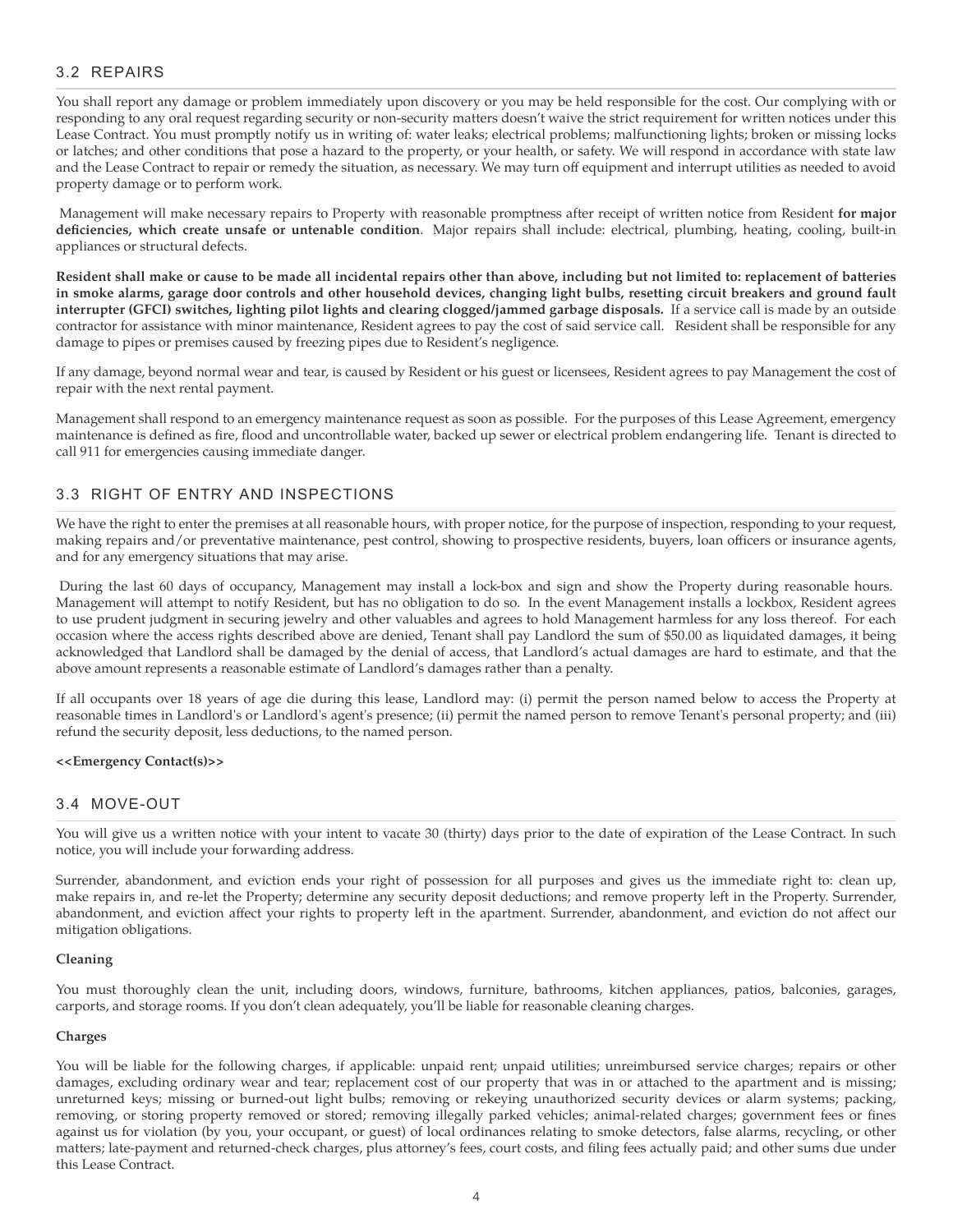## **Deposit Refund**

We will mail to you at your last known address your security-deposit refund (less lawful deductions) and an itemized accounting of any deductions no later than 30 (thirty) days after the Lease Contract termination and delivery of possession to us.

# 3.5 RULES AND REGULATIONS

The Resident agrees to maintain the Property in as good state as he finds it, reasonable wear and tear excepted. GOOD HOUSEKEEPING IS EXPECTED OF EVERYONE.

Resident shall keep the lawn mowed, edged, watered and free of weeds, shrubs trimmed and watered, drains clear, trash and grass clippings picked up on a regular basis (minimum of once every two weeks in growing season and Fall leaf season), and shall keep the Property, including yard, lot, grounds, house, walkways and driveway clean and free of rubbish.

Resident shall be responsible for maintaining batteries in working order in smoke alarms but shall notify Management should smoke alarms need repair other than batteries.

Resident is prohibited from adding locks to, changing or in any way altering locks installed on the doors of Property without written permission of Management.

Non**-**operative vehicles are not permitted on the Property. Any such non-operative vehicle may be removed by Management at the expense of Resident owning same, for storage or public or private sale, at Management's option, and Resident owning same shall have no right of recourse against Management thereafter.

Storage: No goods or materials of any kind or description, which are combustible or would increase fire risk shall be taken or placed in storage areas. Storage in such areas shall be at Resident's risk and management shall not be responsible for any loss or damage.

Walls: No nails, screws or adhesive hangers except standard picture hooks, shade brackets and curtain rod brackets may be placed in walls, woodwork or any part of Property.

Resident accepts responsibility for properly operating the heating and air systems, including but not limited to pilot lights and filters. Resident shall change the HVAC filters quarterly.

Resident agrees to abide by any and all protective covenants or other regulations as set forth by the subdivision or condominium association of the community. Resident will be responsible for any fine imposed by the community as a result of the Resident's violation.

Pest Control: All treatment for insects including but not limited to ants, roaches, and spiders shall be the responsibility of the Resident. Management shall be responsible for termite treatment and rodent control.

Smoking is not permitted inside the property.

# 3.6 PROPERTY LOSS

Management shall not be liable for damage to Resident's property of any type for any reason or cause whatsoever, except where such is due to Management's negligence. *Resident shall carry tenant insurance to protect household goods and personal belongings, as well as liability insurance during the term of the Lease. Proof of insurance is required to be submitted at the time the Security Deposit is paid.*

By initialing below, you acknowledge and agree to the terms in Section 3.

Initial Here X

# 4. General Clauses

# 4.1 AGENCY

Tri-City Realty Services, Inc. is authorized to manage the Property and is the agent for service of notice under this Agreement. Address for Notice is P. O. Box 1133 Senoia, GA 30276. Management is a licensed real estate broker acting as agent for the Landlord in this lease transaction and for which agency services Management will be paid by the Landlord. Georgia Real Estate License H3595. Broker Cindy Rampley - Georgia Real Estate License 36099.

# 4.2 LEAD-BASED PAINT

For any dwelling located on the Property built prior to 1978, Tenant acknowledges that Tenant has received, read, and signed the Lead-Based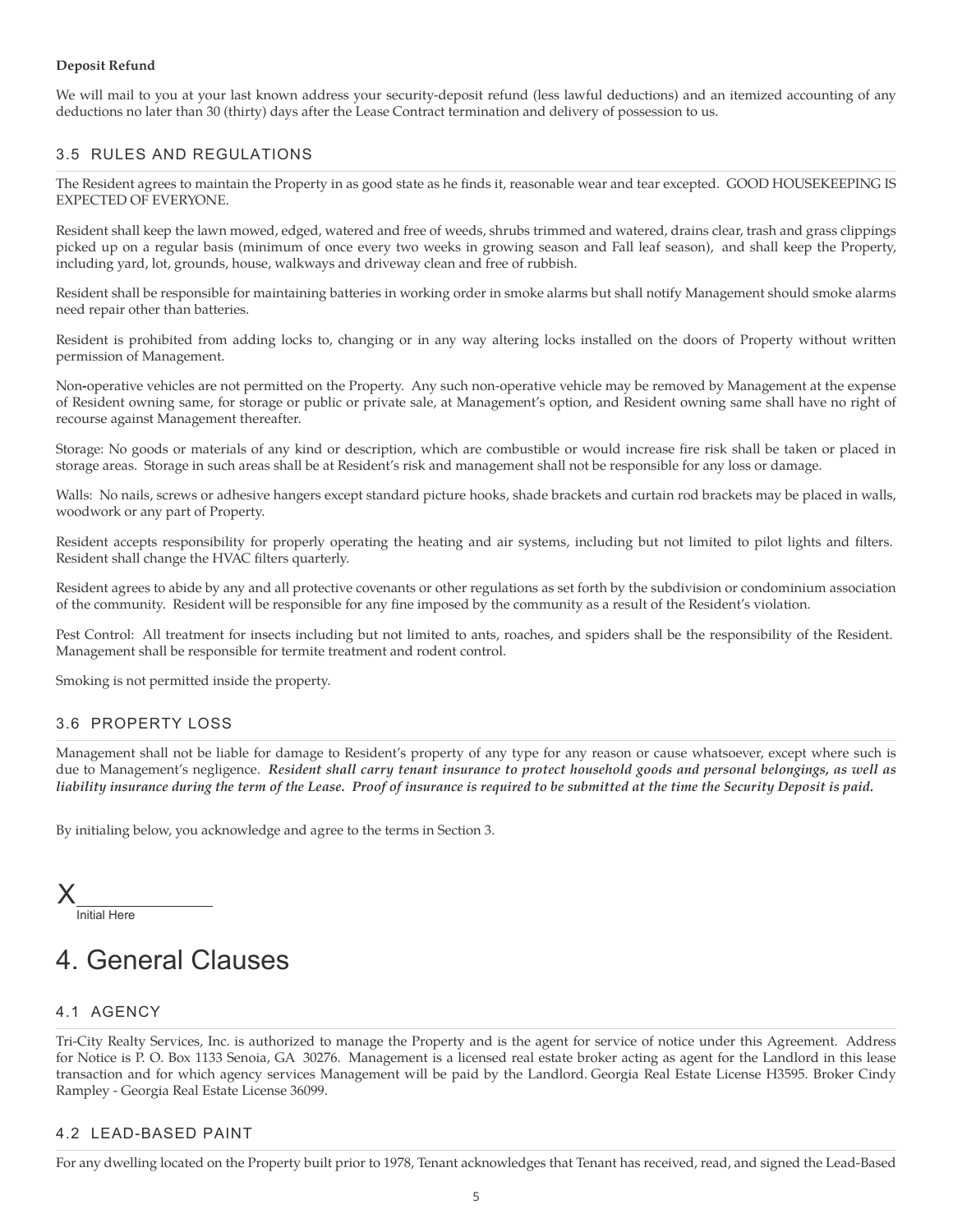Paint Exhibit attached hereto and incorporated herein by reference.

## 4.3 INDEMNIFICATION

Resident releases Management from liability for and agrees to indemnify Management against all losses incurred by Management as a result of (a) Resident's failure to fulfill any condition of this agreement; (b) any damage or injury happening in or about Property to Resident's invitees or licensees or such person's property; (c) Resident's failure to comply with any requirements imposed by any governmental authority; and (d) any judgment, lien or other encumbrance filed against Property as a result of Resident's action.

## 4.4 FAILURE OF MANAGEMENT TO ACT

Failure of Management to insist upon compliance with the terms of this agreement shall not constitute a waiver of any violation

## 4.5 REMEDIES CUMULATIVE

All remedies under this agreement of by law or equity shall be cumulative. If a suit for any breach of this agreement establishes a breach by Resident, *Resident shall pay to Management all expenses incurred in connection therewith including but not limited to dispossessory fees of 15% of the delinquent amount.*

## 4.6 NOTICES

Any notice required by this agreement shall be in writing and shall be deemed to be given if delivered (1) in person or (2) mailed by registered or certified mail or (3) by facsimile transmission (FAX) or (4) electronically. If the term "Resident" includes more than one person, such notice shall be conclusively deemed to have been given to all such persons when such notice is given to any one of such persons.

## 4.7 NOTICE OF PRIOR FLOODING OF PREMISES

Landlord hereby notifies Tenant as follows: Some portion or all of the living space on the Property has or has not X been flooded at least three (3) times within the last five (5) years immediately preceding the execution of this Lease.

## 4.8 MORTGAGEE RIGHTS

Resident's rights under this lease shall at all times be automatically junior and subject to any deed to secure debt, which is now or shall hereafter be placed on Property. If requested, Resident shall execute promptly any certificate that Management may request to specifically implement this paragraph.

By initialing below, you acknowledge and agree to the terms in Section 4.

Initial Here X

# 5. Special Stipulations

## 5.1 PRORATED RENT

For the period January 21-31, 2022 the rent shall be \$634.00 and payable on February 1, 2022.

By initialing below, you acknowledge and agree to the terms in Section 5.